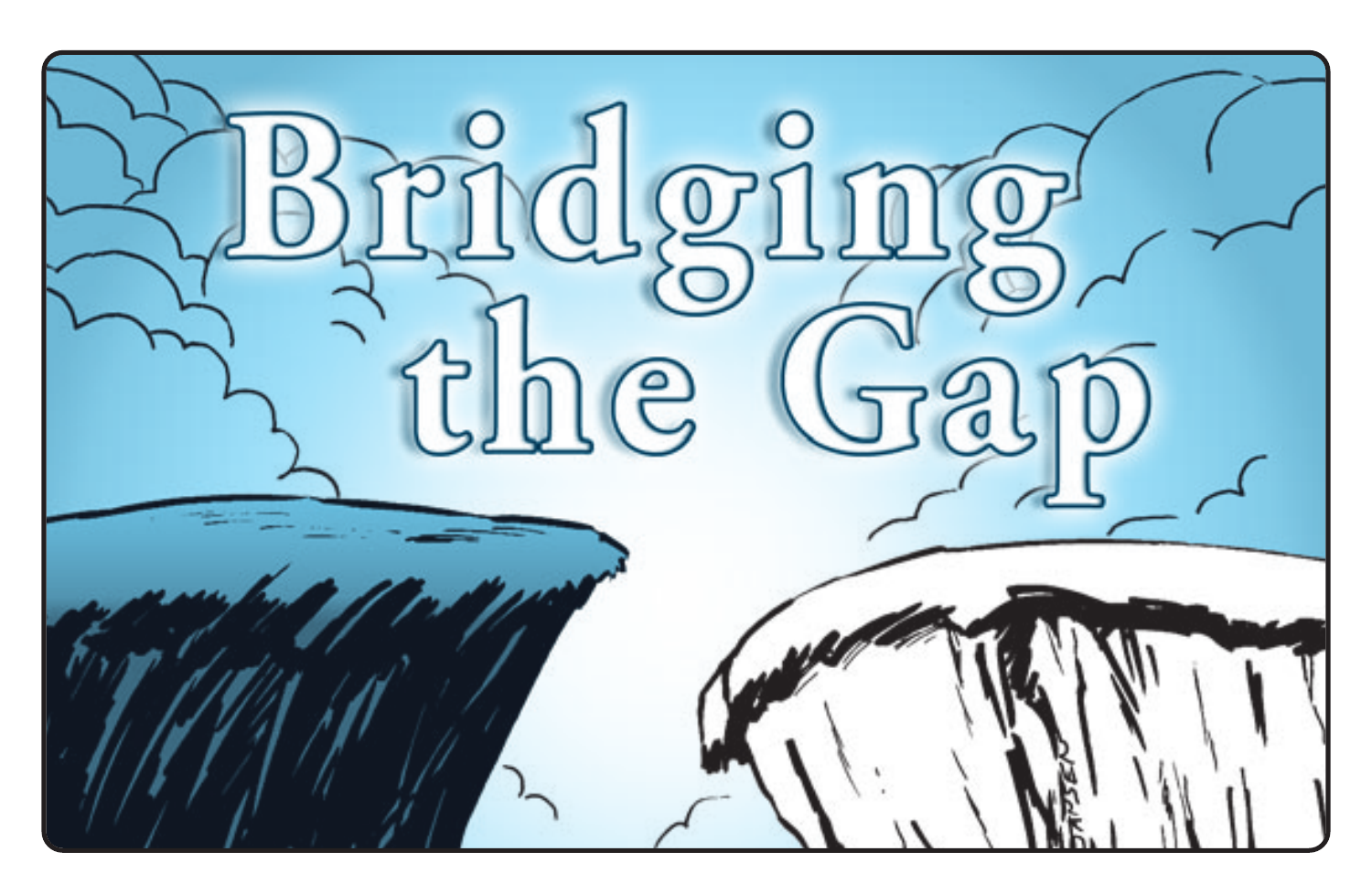**THERE IS A GAP BETWEEN SPIRITUAL LIFE AND SPIRITUAL DEATH! THERE IS A GAP BETWEEN SINFUL MAN AND A HOLY GOD! THERE IS A GAP BETWEEN THE CREATOR AND HIS CREATED CHILDREN!** *"FOR ALL HAVE SINNED AND* **FALL SHORT** *OF THE GLORY OF GOD." ROMANS 3:23 "IN HIM (CHRIST) IS NO SIN." 1JOHN 3:5*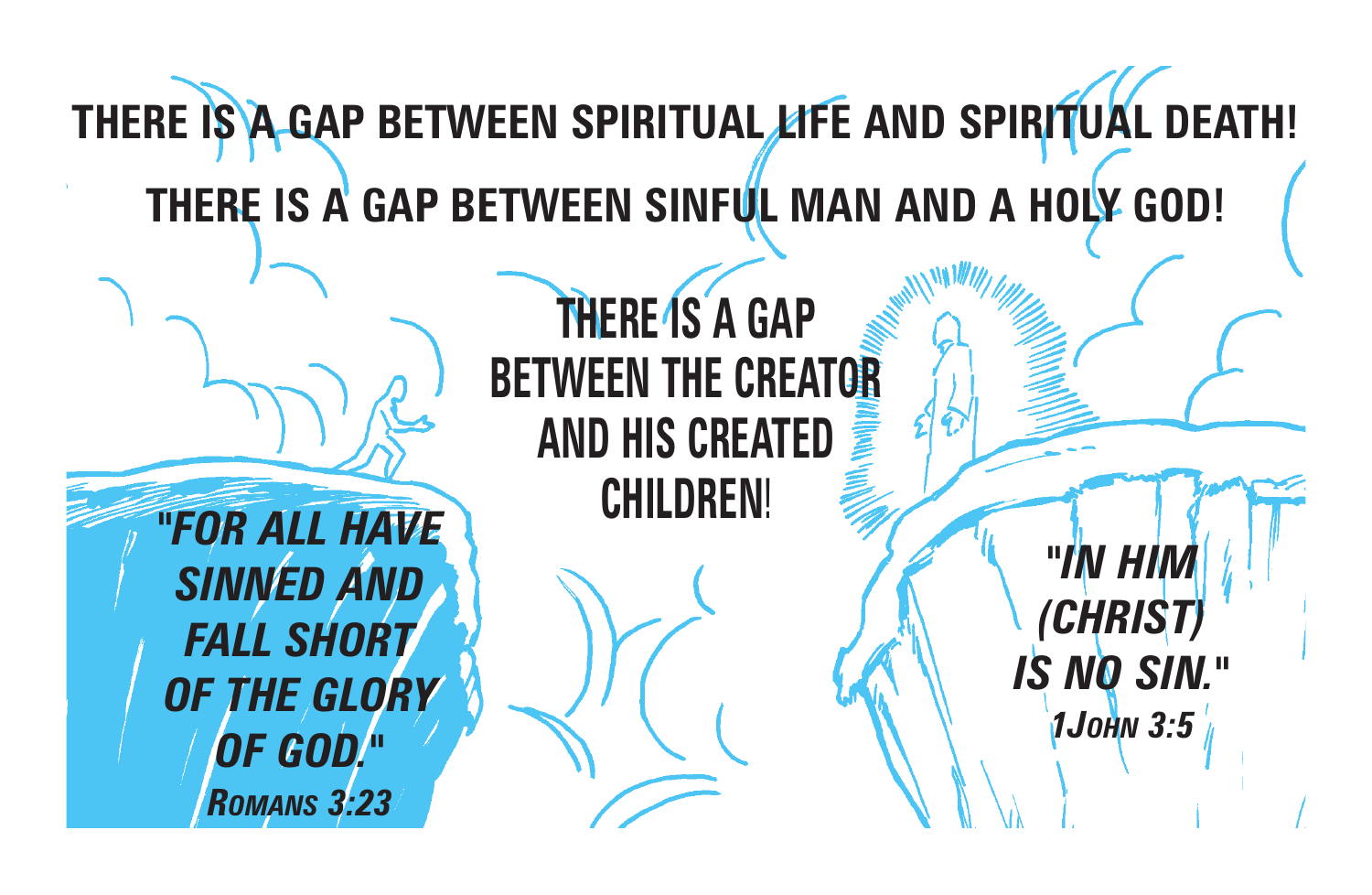# MAN IS HOPELESSLY SEPARATED FROM GOD!

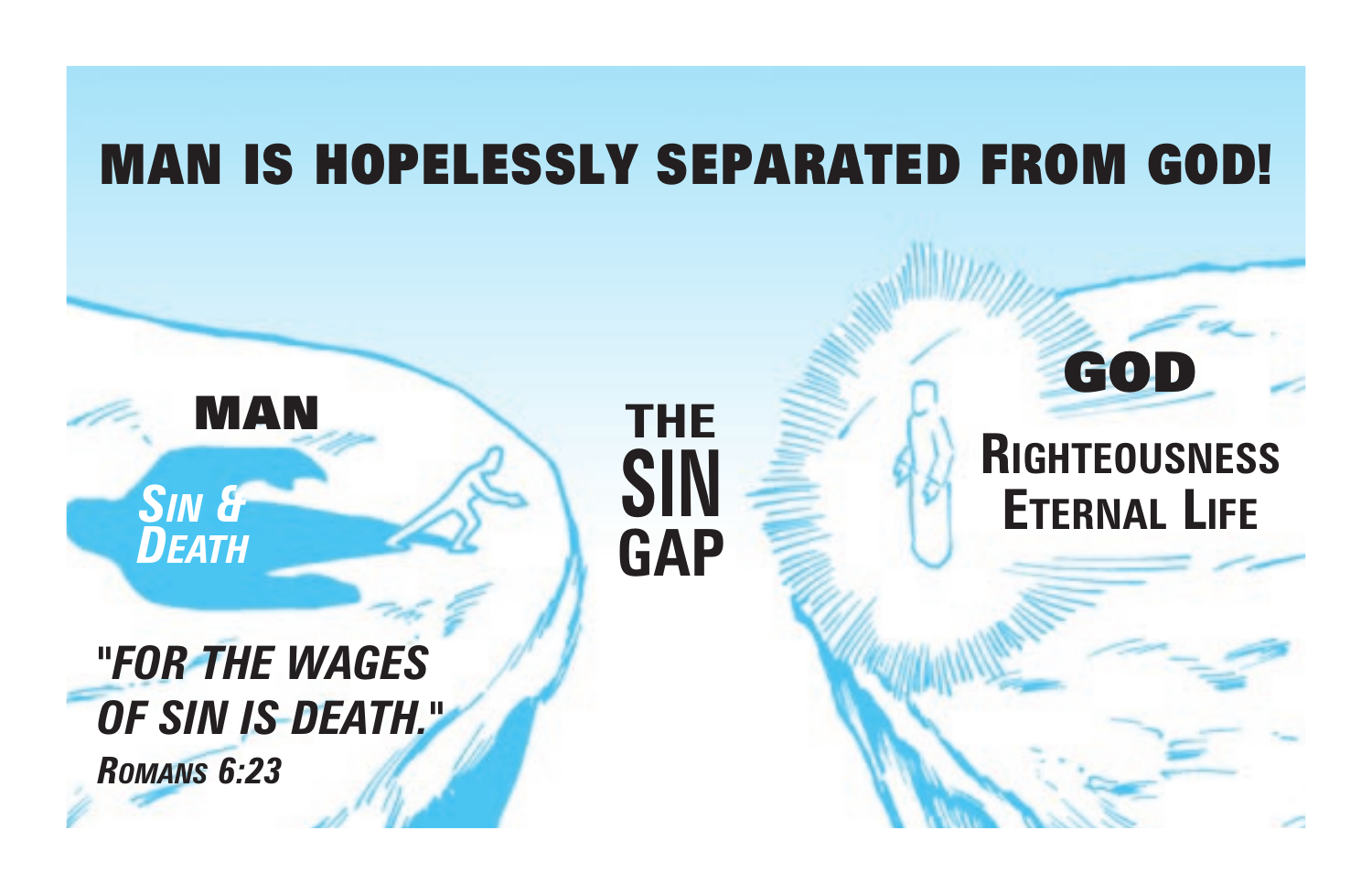**MAN TRIES TO BRIDGE THE GAP, BUT SINFUL MAN CAN NEVER REACH A HOLY GOD BY MAN-MADE BRIDGES.**

> MAN'S WAY CAN LEAD ONLY TO DEATH!

**"THERE IS A WAY THAT SEEMS RIGHT TO A MAN, BUT IN THE END IT LEADS TO DEATH." PROVERBS 16:25 (SEE ROMANS 3:10-12)**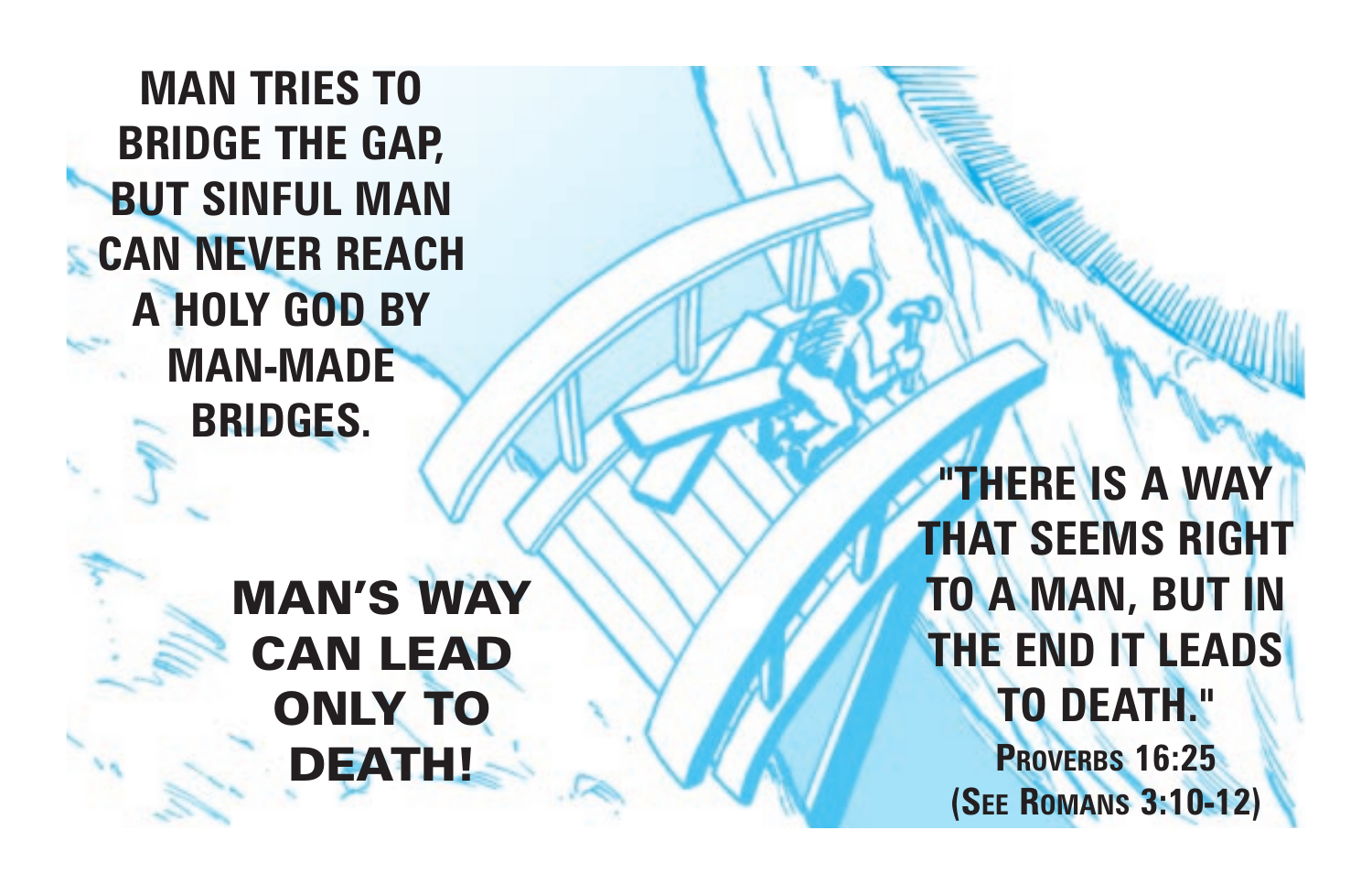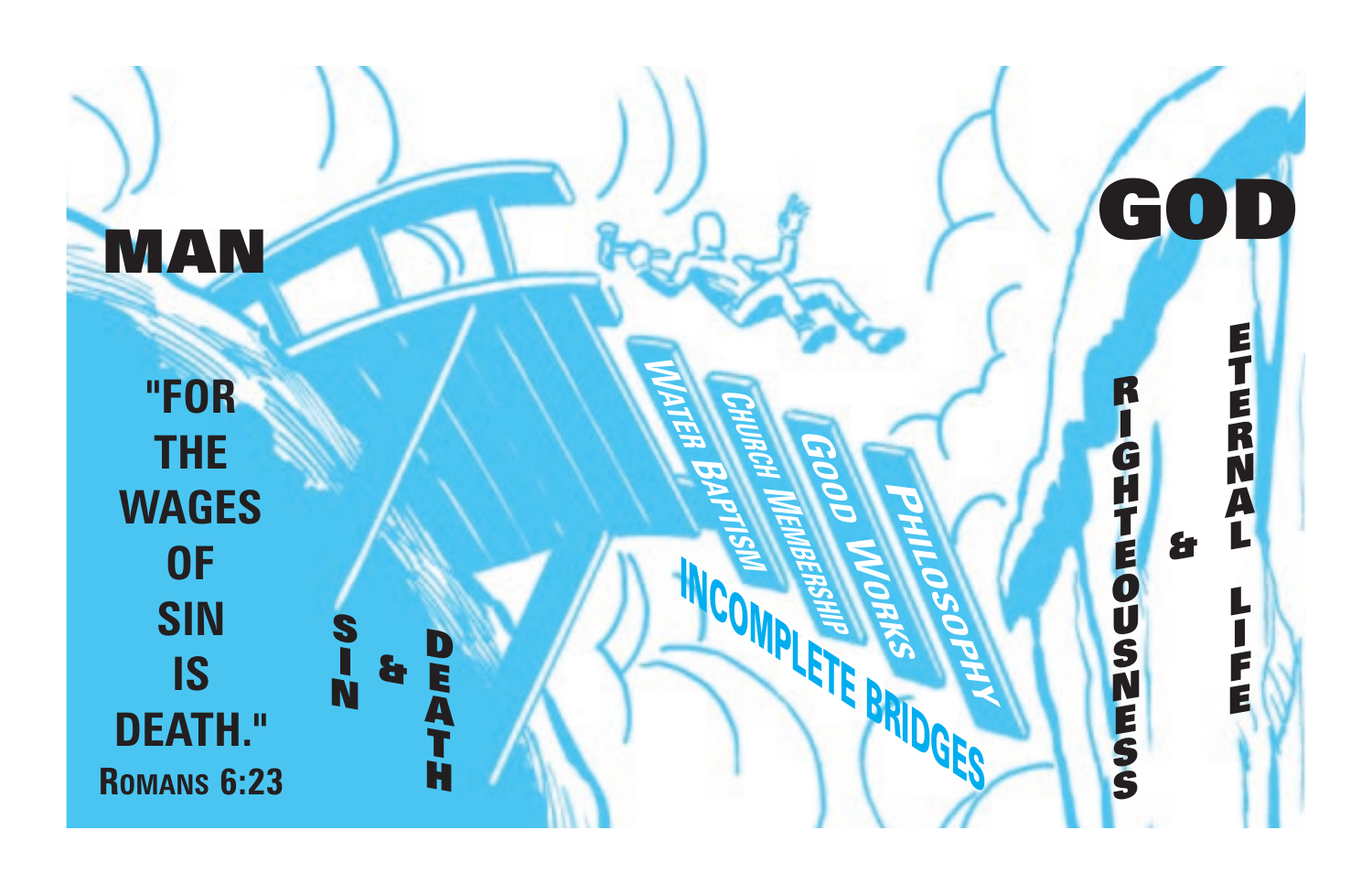## **BUT GOD HAS PROVIDED A WAY TO BRIDGE THE GAP…**

*"FOR GOD SO LOVED THE WORLD THAT HE GAVE HIS ONLY BEGOTTEN SON, THAT WHOEVER BELIEVES IN HIM SHALL NOT PERISH BUT HAVE ETERNAL LIFE." JOHN 3:16*

*"SALVATION IS FOUND IN NO ONE ELSE, FOR THERE IS NO OTHER NAME UNDER HEAVEN GIVEN TO MEN BY WHICH*

> *WE MUST BE SAVED." ACTS 4:12*

JESUS CHRIST IS GOD'S WAY! HE IS NOT A WAY BUT THE WAY... THE ONLY WAY TO GOD!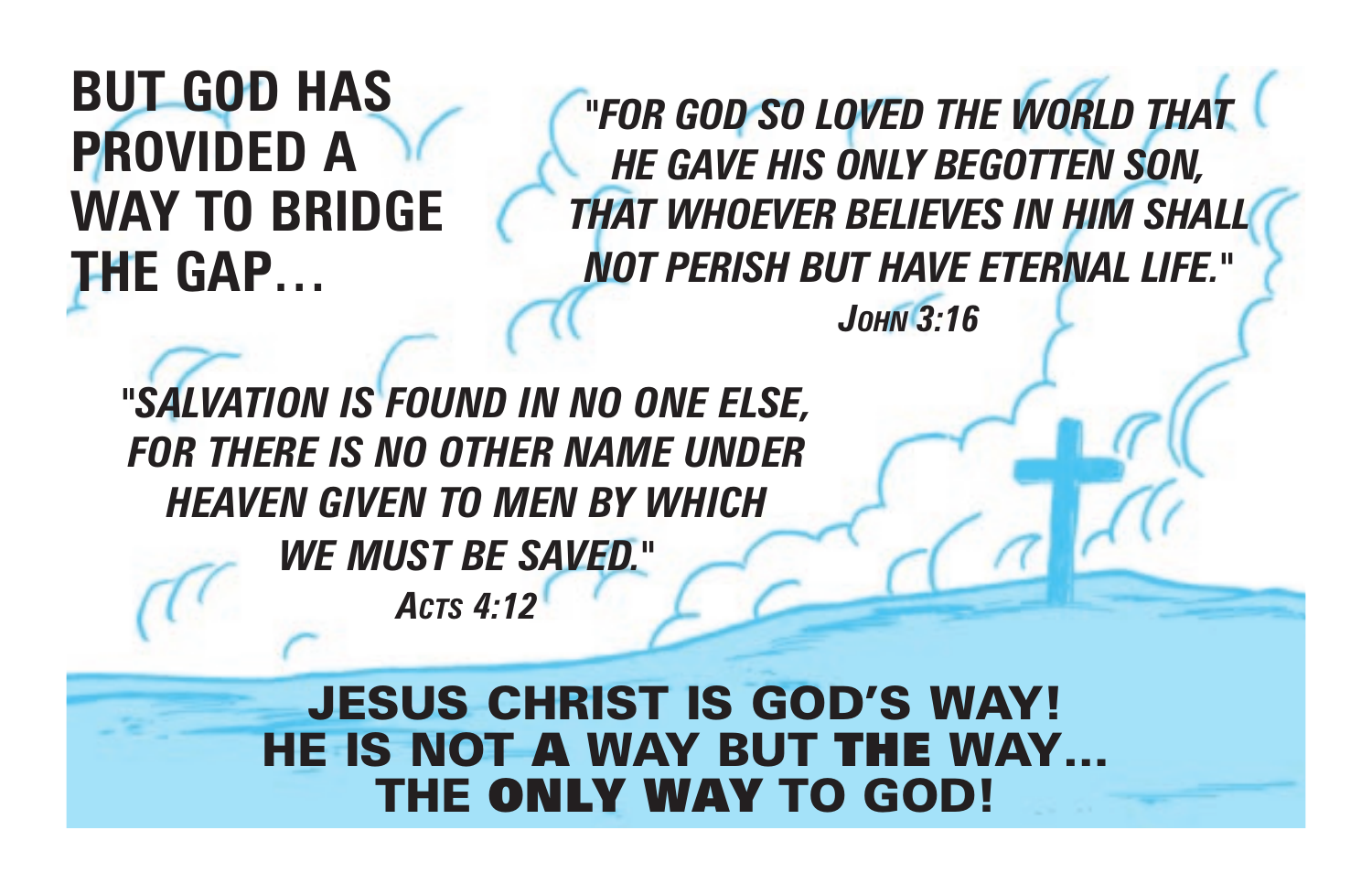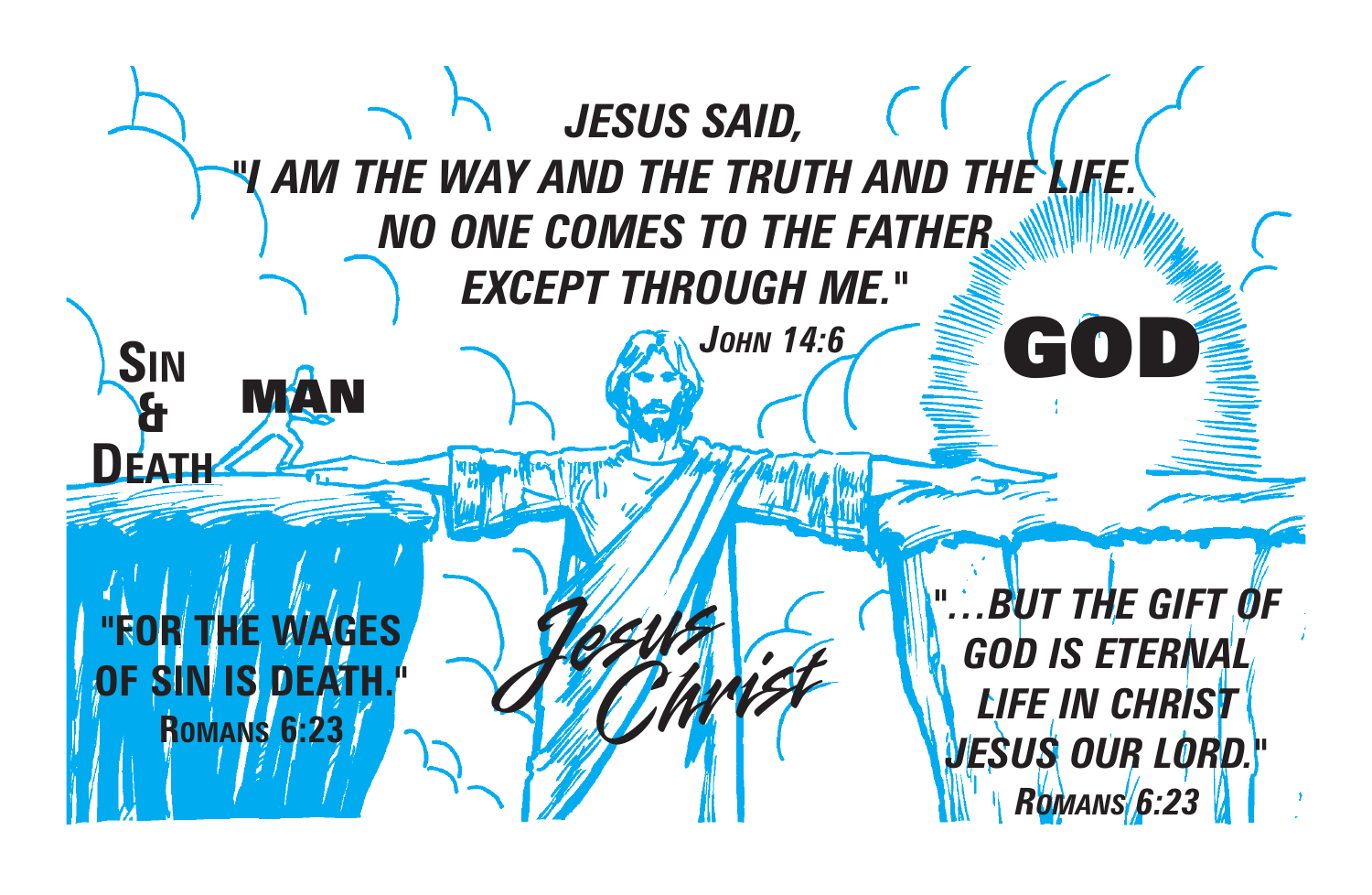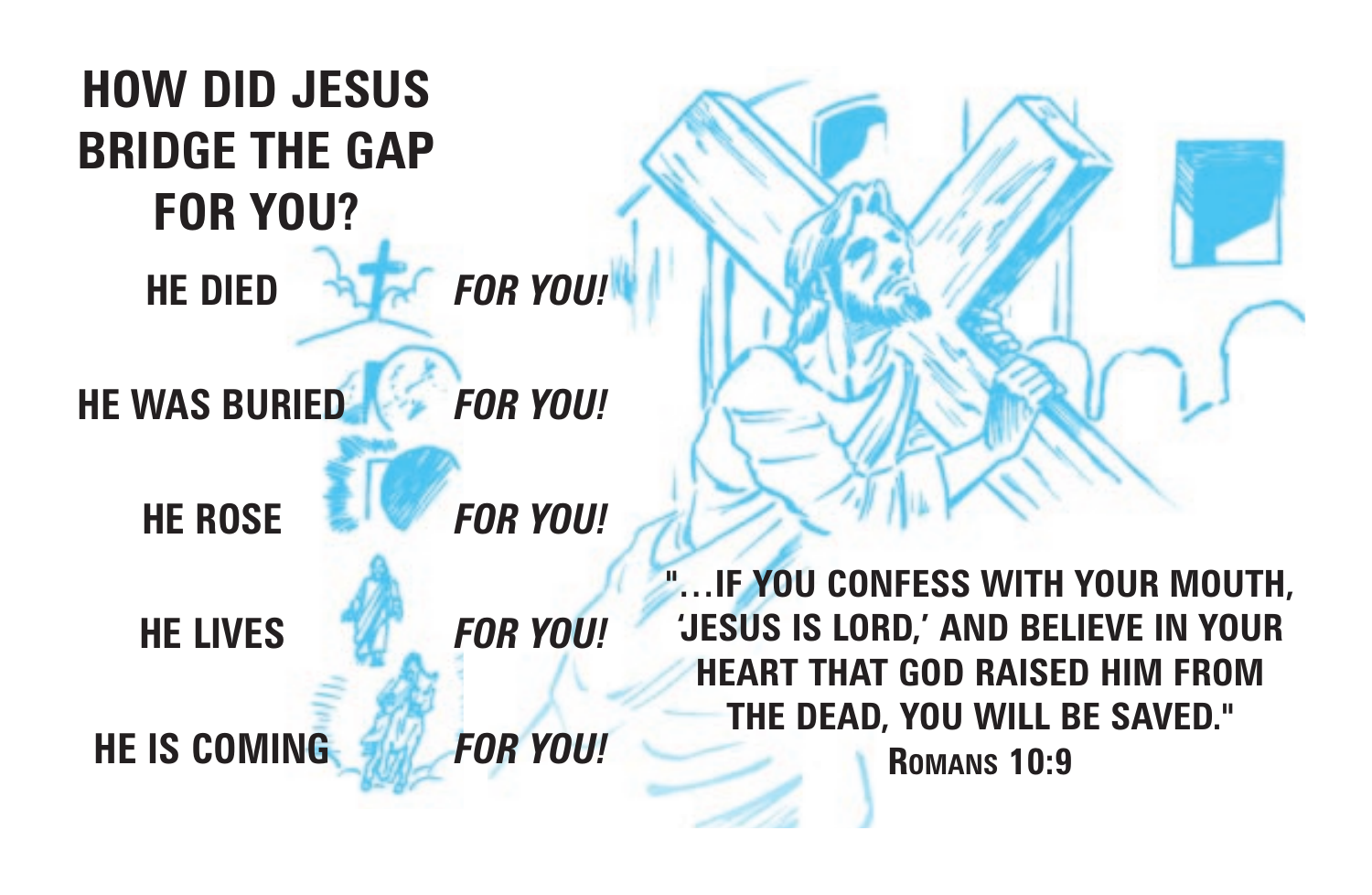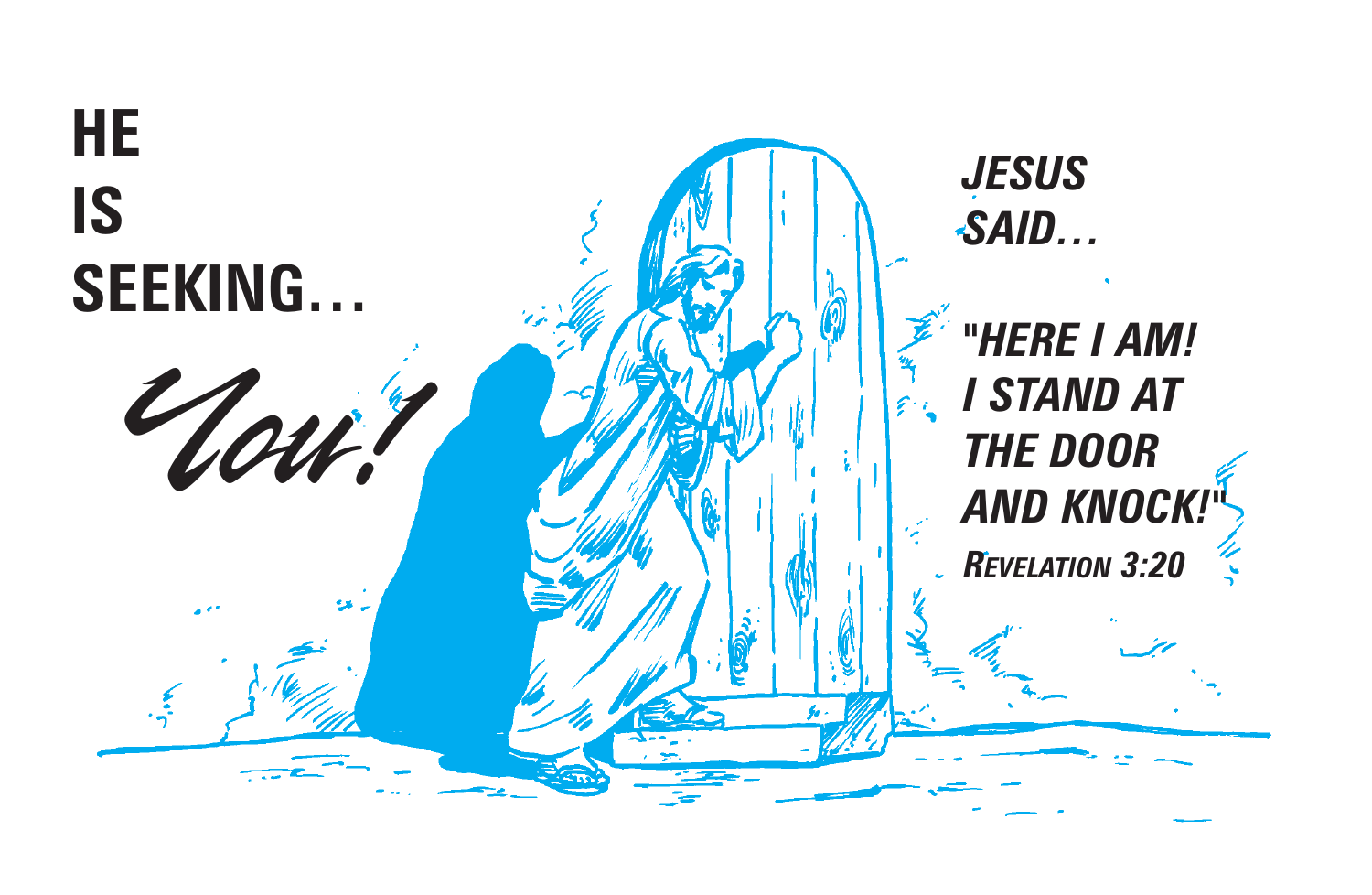*"IF ANYONE HEARS MY VOICE AND OPENS THE DOOR, I WILL COME IN…" REVELATION 3:20*

> *WILL YOU OPEN THE DOOR OF YOUR LIFE NOW?*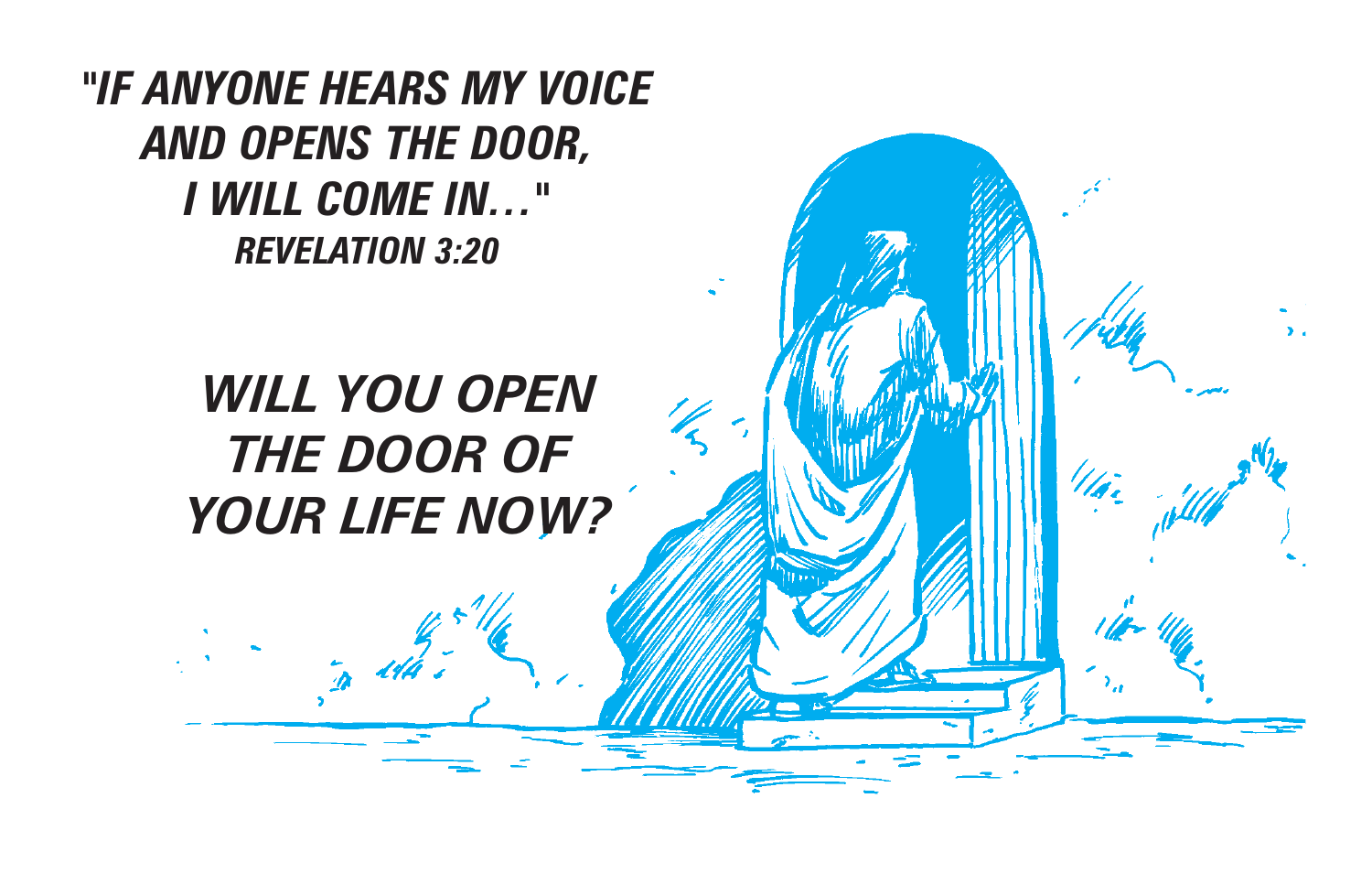*PRAY THIS SUGGESTED PRAYER, OR USE YOUR OWN WORDS, AND JESUS WILL COME IN NOW!*

*"Dear Lord Jesus, I open the door of my life. Come in now! I repent of my sins and receive you as my personal Savior and Lord, and as my only way to God. Thank you for dying on the cross for me and for coming into my life as you promised in your word. Amen."*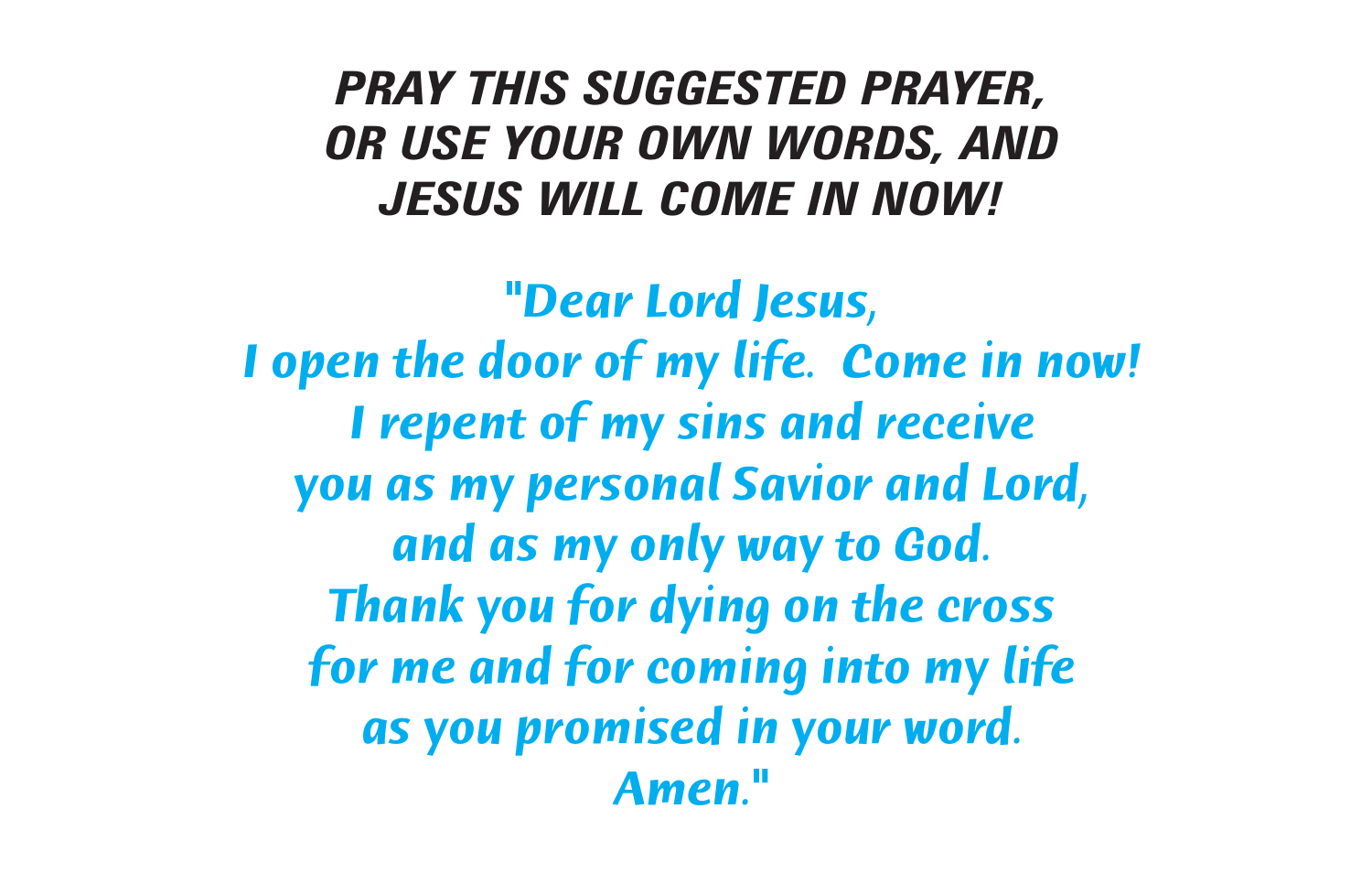#### **NOW THAT YOU HAVE ACCEPTED CHRIST AS YOUR SAVIOR, YOU WILL WANT TO GROW AND DEVELOP IN THE CHRISTIAN LIFE.**

# WHAT NOW?

### 1. READ THE BIBLE

**MAKE IT A DAILY HABIT. BEGIN WITH THE NEW TESTAMENT. MEDITATE ON WHAT YOU HAVE READ.** *"…HIS DELIGHT IS IN THE LAW* 

*OF THE LORD, AND ON HIS LAW HE MEDITATES DAY AND NIGHT."*

*PSALM 1:2*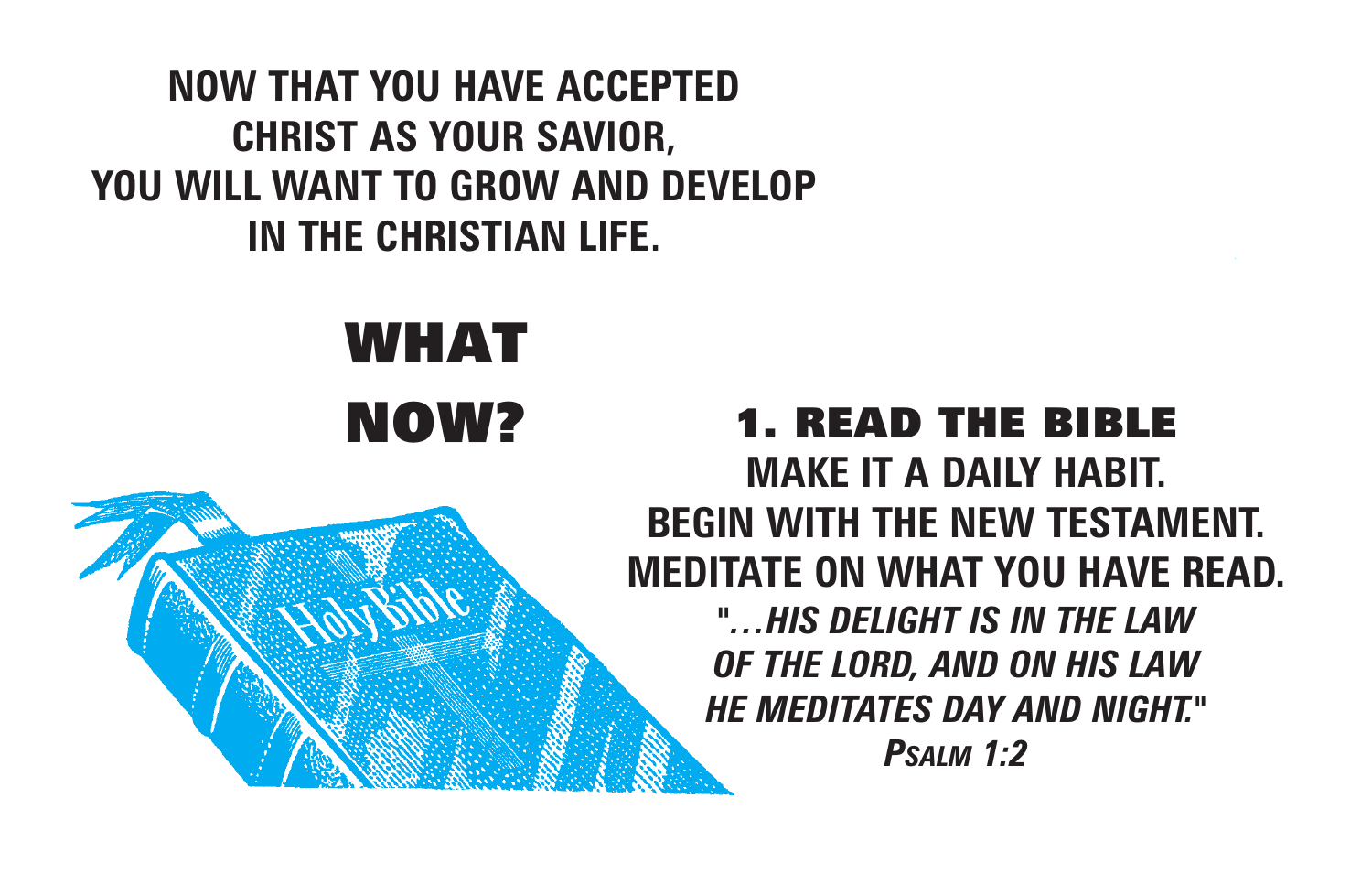#### 2. PRAY—TALK TO GOD **BEGIN THE DAY WITH GOD. PRAISE AND WORSHIP HIM. THANK HIM. PRAY FOR OTHERS AND YOURSELF. LIST YOUR PRAYER REQUESTS.** *"DO NOT BE ANXIOUS ABOUT ANYTHING, BUT IN EVERYTHING, BY PRAYER AND PETITION, WITH THANKSGIVING, PRESENT YOUR REQUESTS TO GOD." PHILIPPIANS 4:6*

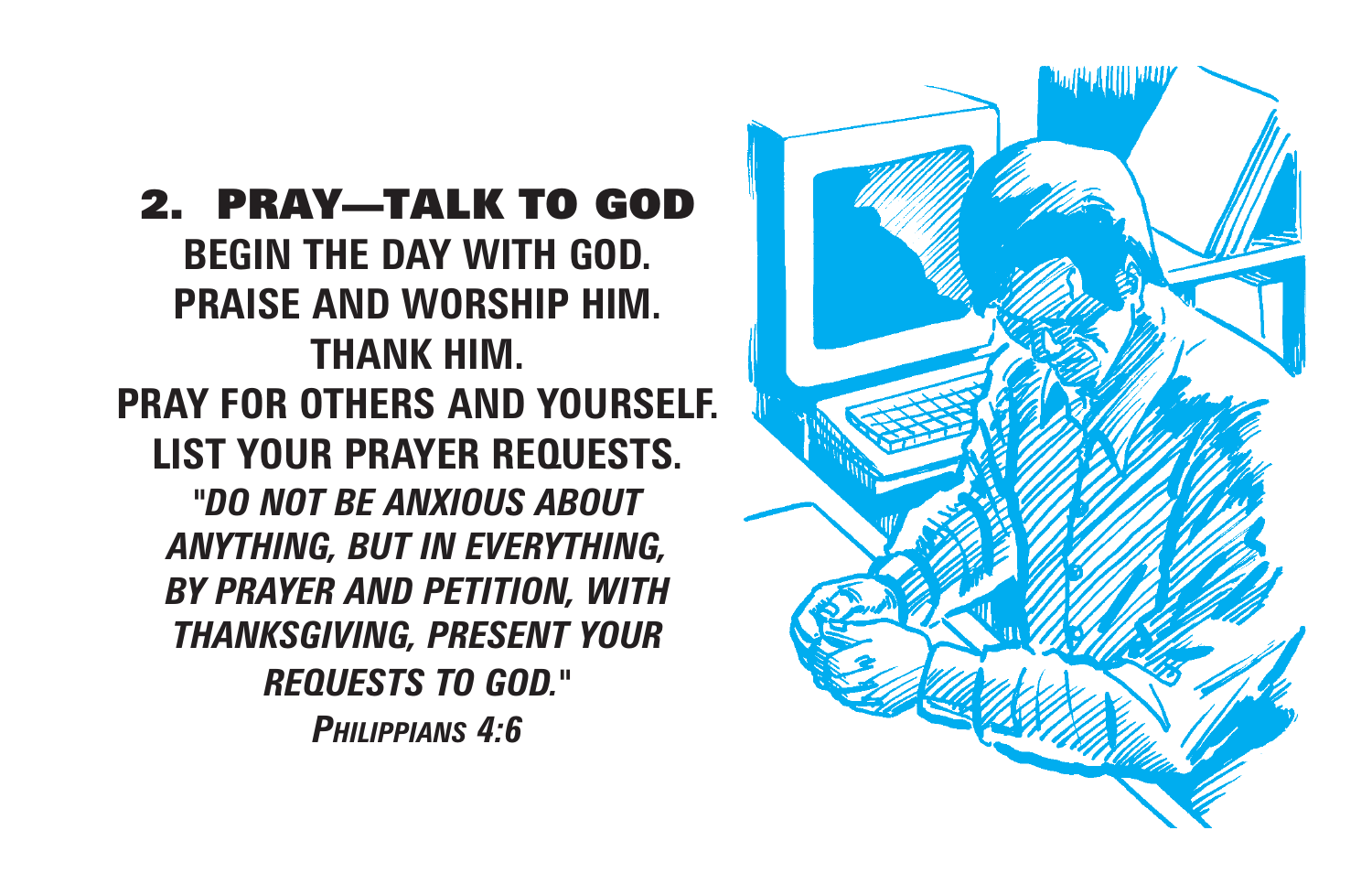3. CONFESS CHRIST **TELL OTHERS WHAT CHRIST HAS DONE FOR YOU AND INVITE THEM TO ACCEPT HIM.** *"WHOEVER ACKNOWLEDGES ME BEFORE MEN, I WILL ALSO ACKNOWLEDGE BEFORE MY FATHER IN HEAVEN." MATTHEW 10:32*

> **FIND A CHURCH HOME MAKE CHRISTIAN FRIENDS. GET INTO A WEEKLY BIBLE STUDY.** *"LET US NOT GIVE UP MEETING TOGETHER…" HEBREWS 10:25*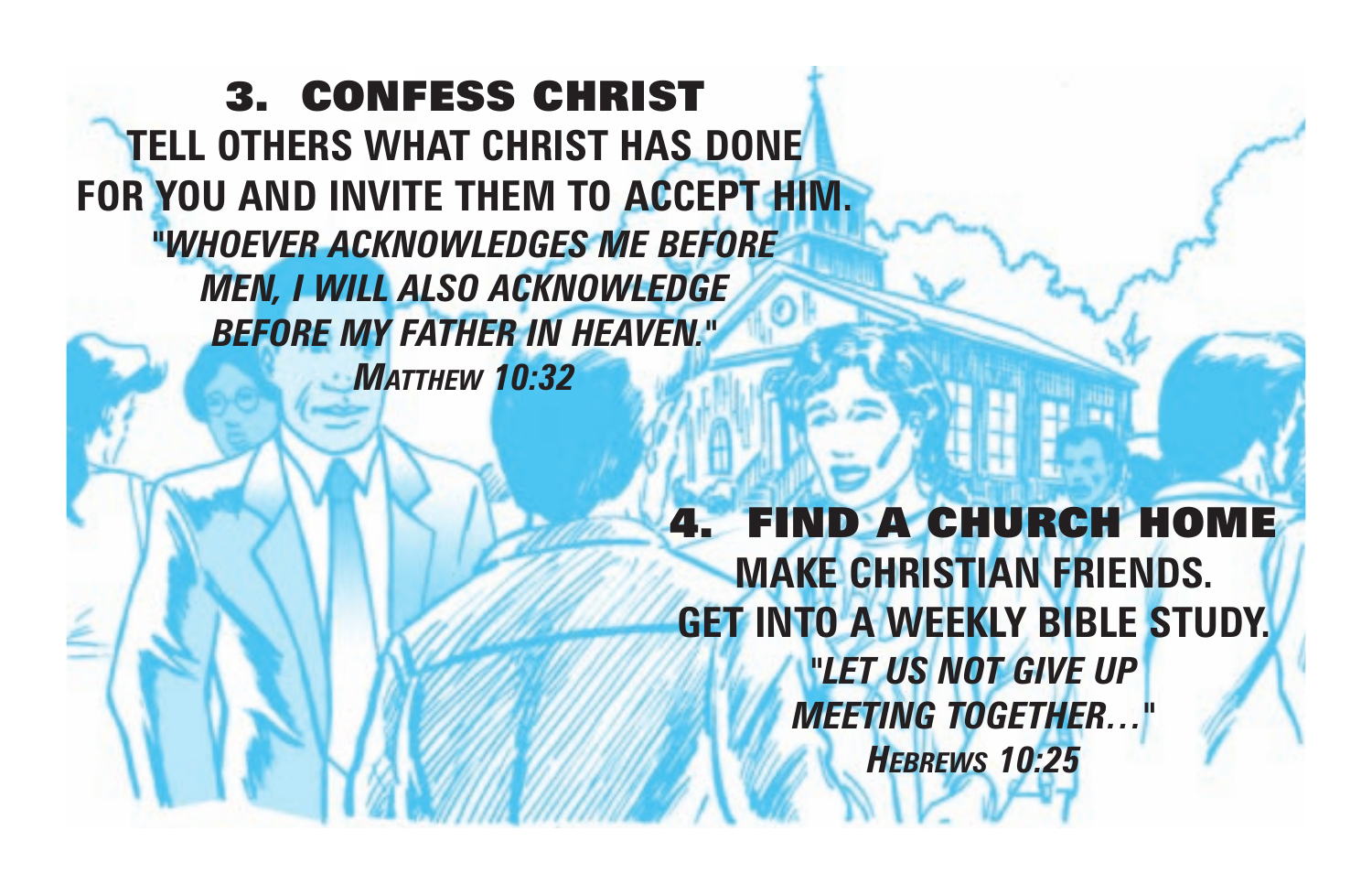APTIZED IN WATER *"WE WERE THEREFORE BURIED WITH HIM THROUGH BAPTISM…" ROMANS 6:4* D WITH THE HOLY SPI *"…BE FILLED WITH THE SPIRIT." EPHESIANS 5:18* 5. FOLLOW CHRIST **TRUST AND OBEY HIM.** *"IF YOU LOVE ME, YOU WILL OBEY WHAT I COMMAND." JOHN 14:15*